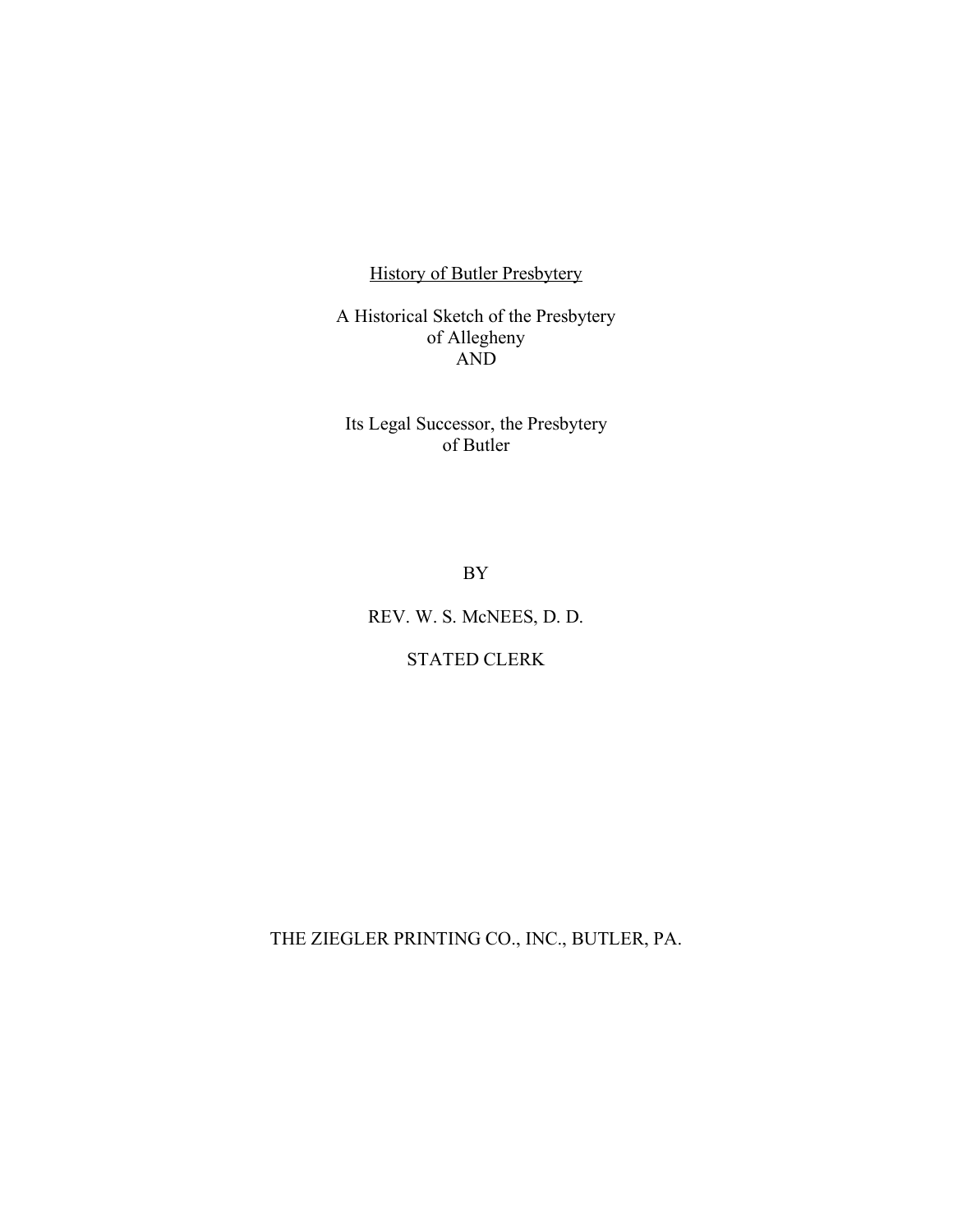### Expansion and Organization of the Churches

Mr. Robert McGarrah was licensed by the Redstone Presbytery, October 19, 1803, and "was granted leave to itinerate six weeks in the bounds of Erie Presbytery." He had the pioneering instinct, for we find him laboring among the isolated settlements of what is now Clarion county, then belonging to Redstone Presbytery. He had gathered two congregations, New Rehoboth and Licking, and accepted their calls October 16, 1805, but for various delays was not ordained or installed until November 12, 1807. Owing to the great distance from the more thickly settled portions of the Presbytery, Rev. McGarrah, at a meeting of the Synod of Pittsburgh on October 4, 181 1, "requested that he with the congregations under his care might be detached from the Presbytery of Redstone and annexed to the Presbytery of Erie." The Synod agreed to his request and ordered "that the Red Bank Creek from the mouth up to the south branch to the boundary line of Synod shall hereafter be the line of division between the Presbytery of Redstone and the Presbytery of Erie."

It will be observed that no northern boundary is suggested, that would indicate where the claim of Redstone's jurisdiction terminated. But all this region east of the Allegheny River and northward became a part of Allegheny Presbytery at is formation in 1821, at which time the only other organized church besides Rev. McGarrah's was East Concord and it was a result of this pioneer's efforts as was the beginnings of the other churches. The church owes a great debt of gratitude for such pioneer ministers of foresight and who enlarged the tents of Zion.

During the first score of years after Allegheny Presbytery was erected no less than a dozen churches were organized in the missionary region of Clarion and Jefferson Counties. In their order they are:

Rockland, Richland, Brookville, Beechwood, Pisgah, Bethesda, PErry, Seneca, Callensburg, Mt. Tabor, Clarion and Greenwood. This expansion of the work and the increased number of churches necessitated the organization of a new Presbytery which was authorized by Synod in October, 1841, to be known as Clarion Presbytery, and was directed to meet on the second Tuesday of January, 1842. This was the first curtailment of the territory of the Presbytery of Allegheny and removed five ministers and 1258 members. In this same period only four churches were organized in other parts of the Presbytery, viz. Tarentum and Freeport in Allegheny County; Upper Bull Creek, now Westminster, in Butler County, and Clintonville, in Venango County.

The next score of years, 1841 to 1861, the organization of churches was wholly different from the missionary efforts just described. The new organizations were formed as nearly midway as possible between the pioneer and the well established congregations. Two chief causes originated this movement which soon became popular, almost a habit. The territory embraced in these earlier congregations was from four to eight miles square and the pastoral care required in such fields was very great for the most hardy and energetic pastors. People had such long distances to travel on Sabbath to attend the long services at the sanctuary that it was late evening when they reached iheir homes, and this was a hindrance to regular attendance. This movement did not complete its evolution until 1880 and by this time the mother churches were encircled by many healthy upstanding daughters, but like the summer bee hive, the swarms weakened the membership and deprived the mother congregations of much promising missionary territory.

Besides other denominations had established flourishing churches in various parts of the territory of these mother churches, thus further curtailing the territory and creating in effect, competition, if not rivalry and open hostility. And now at the close of the century is it not the necessary and imperative duty of all denominations at work in this area to plan to co-ordinate and consolidate the work wherever possible and practicable? The Lord will not hold Christians guiltless if any region is over-churched by one denomination or several denominations. Is not the handwriting already appearing on the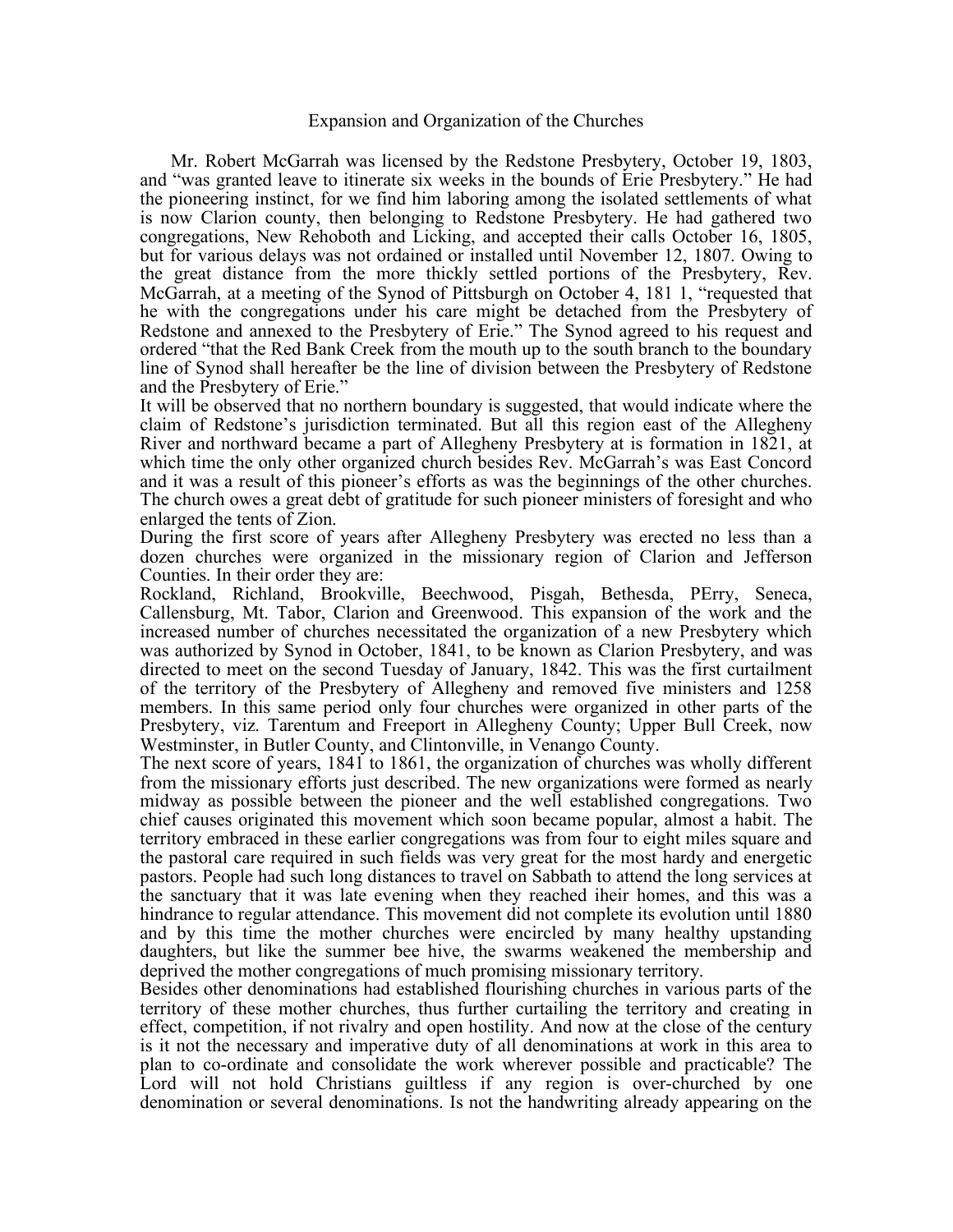wall?

The eight mother churches in alphabetical order are Amity, Bull Creek, Butler, Concord, Mt. Nebo, Plain Grove, Plains and Scrubgrass. The encircling movement is as follows.

## AMITY 1800

|                 | Organized         |
|-----------------|-------------------|
| New Hope        | November 17, 1879 |
| Millbrook       | October 7, 1890   |
| Centertown U.P. |                   |

## BULL CREEK, 1793 (or '94)

|                         | Organized      |
|-------------------------|----------------|
| Tarentum                | 1832           |
| Freeport                | July 3, 1833   |
| Deer Creek              |                |
| <b>Upper Bull Creek</b> | July 12, 1835  |
| Westminster             | July 12, 1835  |
| <b>Buffalo</b>          | August 3, 1843 |
| Natrona (?)             |                |

### BUTLER, 1813

| North Butler            | January 18, 1848   |
|-------------------------|--------------------|
| Jefferson Center        | May 2, 1864        |
| Unionville              | October 30, 1877   |
| Second Church of Butler | October 11,1897    |
| East Butler             | September 27, 1908 |

# CONCORD, 1803-1805

| Pleasant Valley     | (Before) October 21, 1845 |
|---------------------|---------------------------|
| New Salem           | July 12, 1847             |
| North Butler        | January 18, 1848          |
| <b>West Sunbury</b> | September 4, 1860         |
| Fairview            | August 12, 1875           |
| North Washington    | May 18, 1880              |

# MOUNT NEBO, 1805

| White Oak Springs U. P.       |                   |
|-------------------------------|-------------------|
| Portersville                  | October 13, 1820  |
| Evans City                    | February 19, 1833 |
| Prospect, received from C. P. |                   |
| and reorganized               | July 8, 1877      |

# PLAIN GROVE, 1796-1800

Rich Hill 1840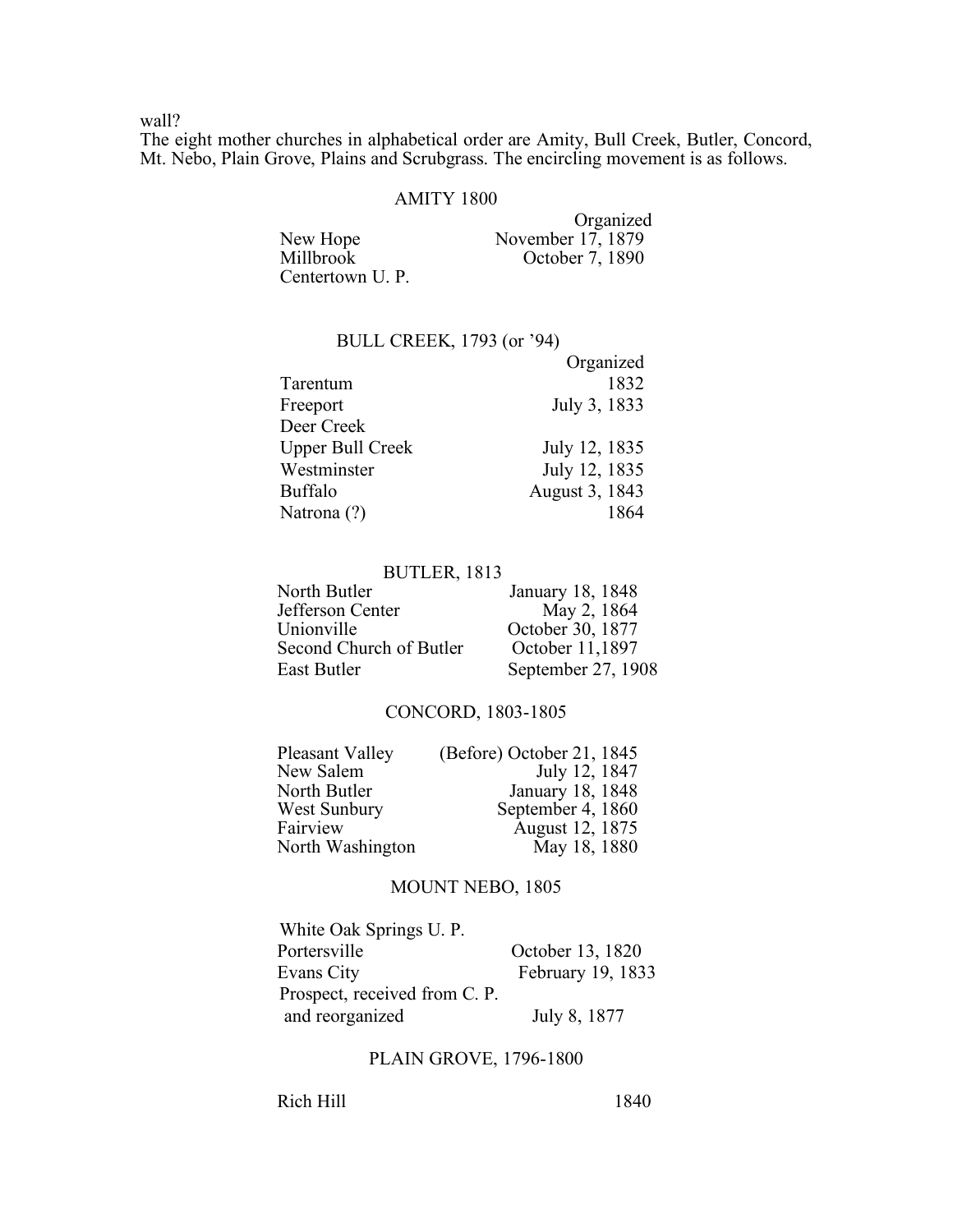| Centerville (Slippery Rock) | April 18, 1854 |
|-----------------------------|----------------|
| Leesburg                    | April 25, 1856 |
| Harlansburg                 | June 19, 1875  |
| North Liberty               | June 21, 1880  |

# PLAINS, 1806

| November 6, 1846       |
|------------------------|
| February 19, 1883      |
| <b>August 20, 1890</b> |
| 1916                   |
|                        |

### SCRUBGRASS, 1802-1803

|                        | Urganizeu        |
|------------------------|------------------|
| Ebenezer (Parker City) | 1819             |
| Clintonville           | February 9, 1841 |
| New Salem              | July 12, 1847    |
| Allegheny              | May 20, 1875     |
| Eau Claire U. P.       |                  |

# MUDDY CREEK

West Sunbury September 4, 1860<br>Unionville October 30, 1877 October 30, 1877

 $O<sub>mean</sub>$ ized

# ECCLESIASTICAL CONNECTIONS

The Synod of New York and Philadelphia exercised original jurisdiction over the Presbyterian Church until the fourth Wednesday of October, 1788, at eleven o'clock when the Synod of Virginia was constituted. Presbytery formed a part of the Synod of Virginia from 1788 to September 29, 1802, when the Synod of Pittsburgh was organized. Then the Synod of Pittsburgh exercised authority of that part of Pennsylvania west of the Allegheny Mountains until the territory was divided and the Synod of Allegheny was erected October, 1853.

The relation to the Synod of Allegheny continued until the Synods were reorganized by the General Assembly of 1870 when the Synod of Erie was created and ordered to meet in the Park Presbyterian Church of Erie, July 7, 1870. On July 9, 1870, the Presbytery of Butler, covering the territory of Butler county and the southern tier of townships of Venango county with so much of Mercer and Lawrence counties as would complete the rectangle, was erected into Butler Presbytery.

The Presbytery of Butler continued to report to the Synod of Erie until the consolidation of the Synods in the State in 1882. Hitherto every minister was expected to attend the meetings of Synod as faithfully as he did the Presbytery in which he was enrolled, but since 1882 the Synod has been a delegated body.

## PRESBYTERIAL LINEAGE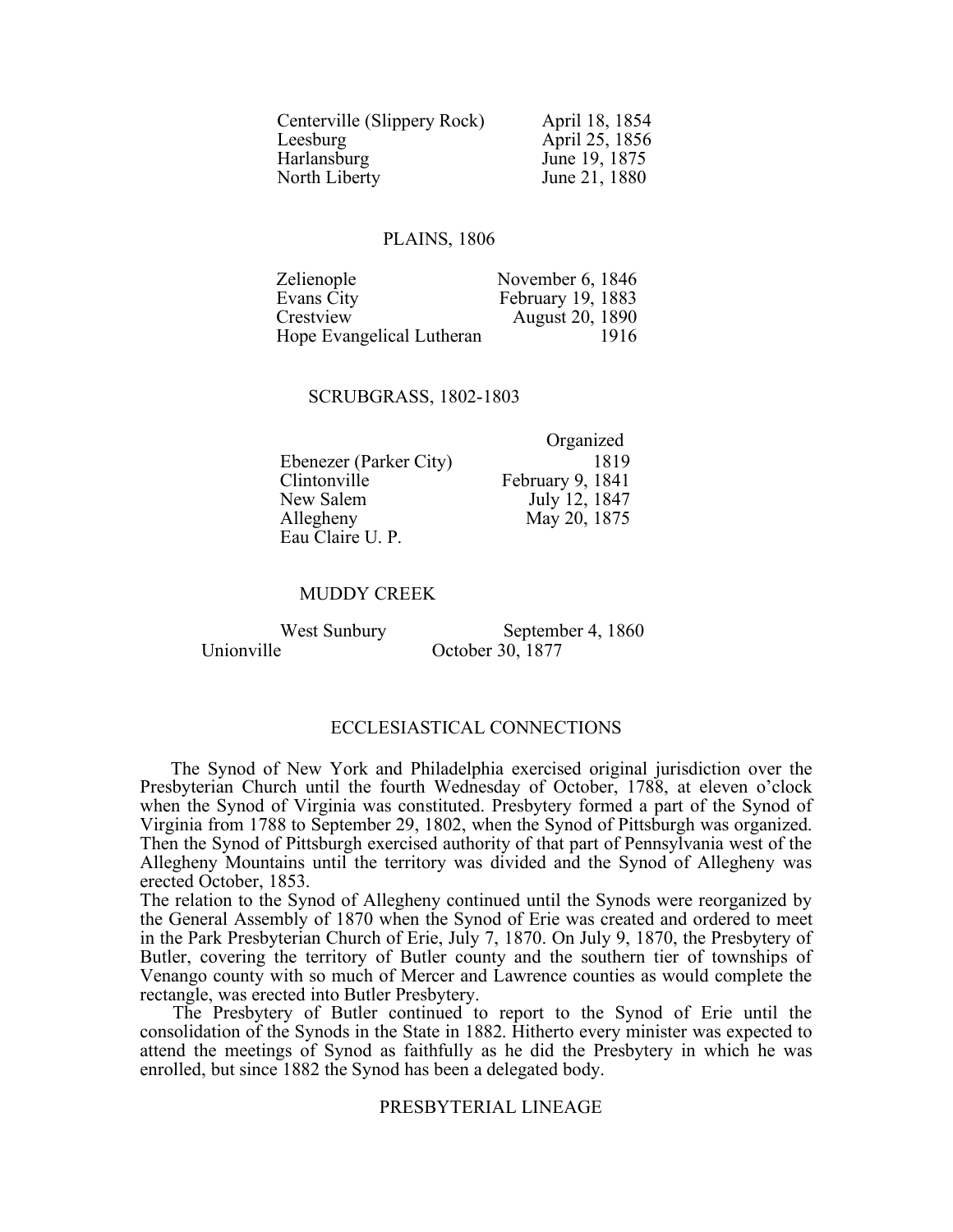Redstone——"At a meeting of the Synod of New York and Philadelphia held at Philadelphia, the 16th of May, 1781, The Revd. Messrs. Joseph Smith, John McMillan, James Powers and Thaddeus Dodds having requested to be erected into a separate Presbytery to be known by the name of the Presbytery of Redstone, the Synod granted their request, and appointed the first meeting to be held at Laurel Hill Church, the third Wednesday of September next at eleven o'clock A. M." It will be observed that no boundaries are given and no churches named and Redstone is therefore the mother Presbytery west of the AlleghenyMountains and exercised its authority throughout Western Pennsylvania and outlying settlements.

Ohio—Relative to the organization of the Presbytery of Ohio there are two minutes for our guidance. The first is by Redstone Presbytery: "On April the 19th, 1793, Presbytery agreed to request Synod at their next meeting to erect the Revd. John Clark, John McMillan, Thaddeus Dodds, Joseph Patterson, James Hughes and John Brice, together with the Churches on the west side of the Monongahela River, into a separate Presbytery to be known as the Presbytery of Ohio." The response to this request is the following minute: "At a meeting of the Synod of Virginia at Winchester, Virginia, September 25, 1793, the Synod granted the request and appointed the first meeting to be held at Buffalo on the fourth Tuesday of October (22) next, at 12 o'clock." The authority of this Presbytery extended north and west of a line from the mouth of the Monongahela River to Presque Isle, now Erie.

Erie—Owing to the long distances to the meetings of Presbytery and the great need of pioneer itinerating and owing to a growing desire for a new Synod, we have the following minute: "At a meeting of the Synod held at Winchester (Va.) October 2nd, 1801, at the unanimous request of the members present from the Presbyteries of Redstone and Ohio, the Synod did and hereby do erect the Rev. Mssrs. Thomas Hughes, William Wick, Samuel Tait, Joseph Stockton, and Robert Lee together with all the congregations north and northwest of the Ohio and Allegheny Rivers unto the place where the Ohio crosses the western boundary of Pennsylvania, into a separate Presbytery, to be called the Presbytery of Erie and appointed their first meeting to be held at Mount Pleasant on the second Tuesday of April next. In compliance with this order the Presbytery was organized April 13, 1802.

Allegheny—Agitation for the division of Erie Presbytery began in 1807, but it was not until October 29, 1820, that the following action was taken: "Resolved that the Presbytery of Erie request the Synod of Pittsburgh its next meeting, to set off a new Presbytery beginning at the mouth of Little Neshannock Creek, thence up the Big Neshannock to the mouth of Yellow Creek, thence up Yellow Creek to Hosack's Mill, thence along the Mercer Road to Franklin, thence up the Allegheny to the State Line; to include the Rev. Messrs. John McPherrin, Abraham Boyd, Robert McGarrah, Cyrus Riggs, Reid Bracken and John Reddick and all of the congregations south of that line, to be known by the name of Allegheny Presbytery." This request was granted by Synod, October 4, 1820, and the first meeting "to be at the town of Butler on the first Tuesday of April, 1821, at 12 o'clock."

Butler—In reorganizing the Synods and Presbyteries following the reunion of the Old and New School bodies in November, 1869, the Presbytery of Butler was constituted by the Synod of Erie, July 9, 1870, and was declared to be the legal successor of the Presbytery of Allegheny.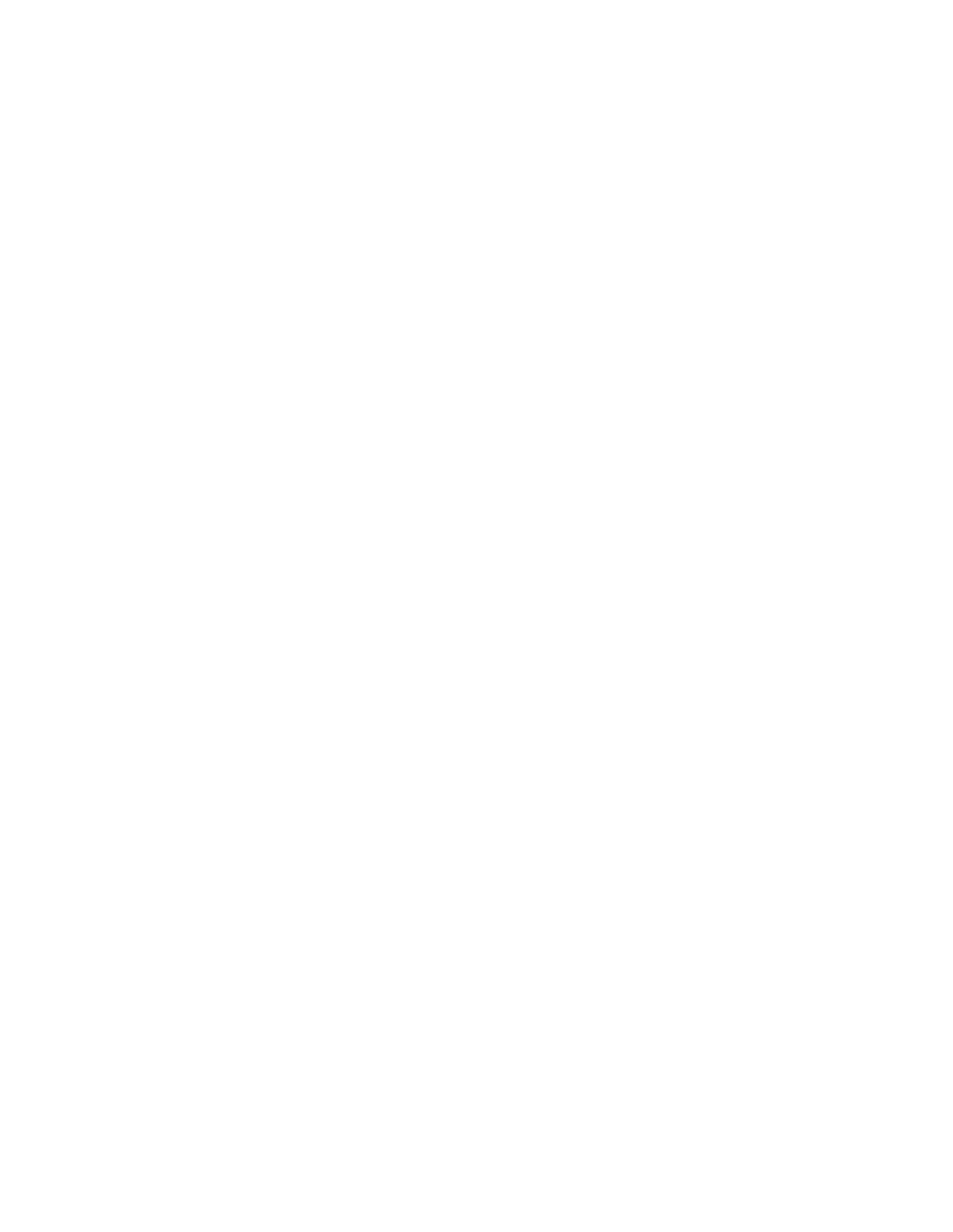#### MOUNT NEBO

A revival on the Red River in Eastern Kentucky in 1789 was destined to affect this region deeply and later gave rise to the Cumberland Presbyterian Church. This revival was the religious reaction against the lawlessness and infidelity that became so prevalent after the Revolutionary War. It soon overflowed its local bounds and ceased not to spread until it had reached nearly every part of the country. It passed through the scattered settlements of Western Pennsylvania in the years 1802 and 1803. In the latter year Rev. Robert Johnson, the first pastor of Scrubgrass Church, had an experience of it and left an account of "the falling exercises" that occurred in his church. The territory later embraced in Mount Nebo Congregation shared in this revival and the physical phenomena accompanying it. This instance is narrated by Andrew W. McCullough: "Stephen Crawford was a blacksmith of great physical strength and impulsiveness of mind and entirely out of harmony with the idea that these physical exercises were attributed to any other cause than the powers of darkness. When he reached the place some one told him before he entered the building that a neighbor of his, naming him, had just fallen over and was lying as if dead. He immediately lost his temper and replied, 'I'll soon wake him up when I go in and take hold of him.' He pulled the door open with a jerk and lo he fell prostrate by the side of his unconscious neighbor and there the two strong men lay oblivious of everything about them. That was the conversion experience of Stephen Crawford, and from that time forth his whole manner of life was changed. From a selfreliant and boastful man he became as humble as a little child and was a faithful, devoted Christian from that hour until he closed his earthly career. Who can measure the influence of this revival upon the life, customs and piety of multitudes in this county?

Although people had often gathered at McLure's spring for worship before the revival, it was the latter that created a desire for the stated means of grace. The field was white to the harvest but there was no reaper. Some nameless minister gathered the people into a congregation for the name of Mount Nebo is found first in the report ot Erie Presbytery to the Synod of Pittsburgh, October 4, 1805.

The laborers were few and God seemed to test the faith and try the sincerity of the people and, severe as this test was, they profited by waiting on the Lord. It was in the summer of 1806 that Licentiate Reed Bracken, after traveling a year in Ohio and Virginia preached to vacant congregations, came first to this shepherdless flock. At once the hearts of the people of Plains and Mount Nebo Congregations were knit to the young man and his message as was the heart of Jonathan to the heart of David. A united call was prepared and the hearts of the people were gladdened when Mr. Bracken signified his readiness to accept their call. His promise having been given and though ecclesiastical machinery moved very deliberately, they were content with his presence and services. It was on April 20, 1808, that Mr. Bracken became pastor of Mount Nebo parish with a radius of ten miles, in connection with Plains congregation of like extent. Quite an undertaking for the young minister to bear the word of life to one-third of all the Presbyterians in the county, many of them thoroughly grounded in the doctrines once delivered unto the Saints. Though he was more than six feet in height, of stalwart frame and thirty years of age with mind matured and with settled convictions and life principles, he trusted not in man nor the excellence of speech, but in God and the atoning work of Jesus. He was eager to be used of the Holy Spirit to convert sinners and to edify believers and through a long ministry he was not disappointed.

Mr. Bracken bought a farm and cleared much of it with his own hands, often spending four or five days' each week in toil to secure the necessities 'for his family. All the while his mind was active for he was a clear and accurate thinker and on Saturday he retired to his room for final study and did not like to be disturbed. After more than eleven years of faithful service at Plains he was released October 7, 1819, but in September of the next year he became pastor of Middlesex Church. For twelve years he gave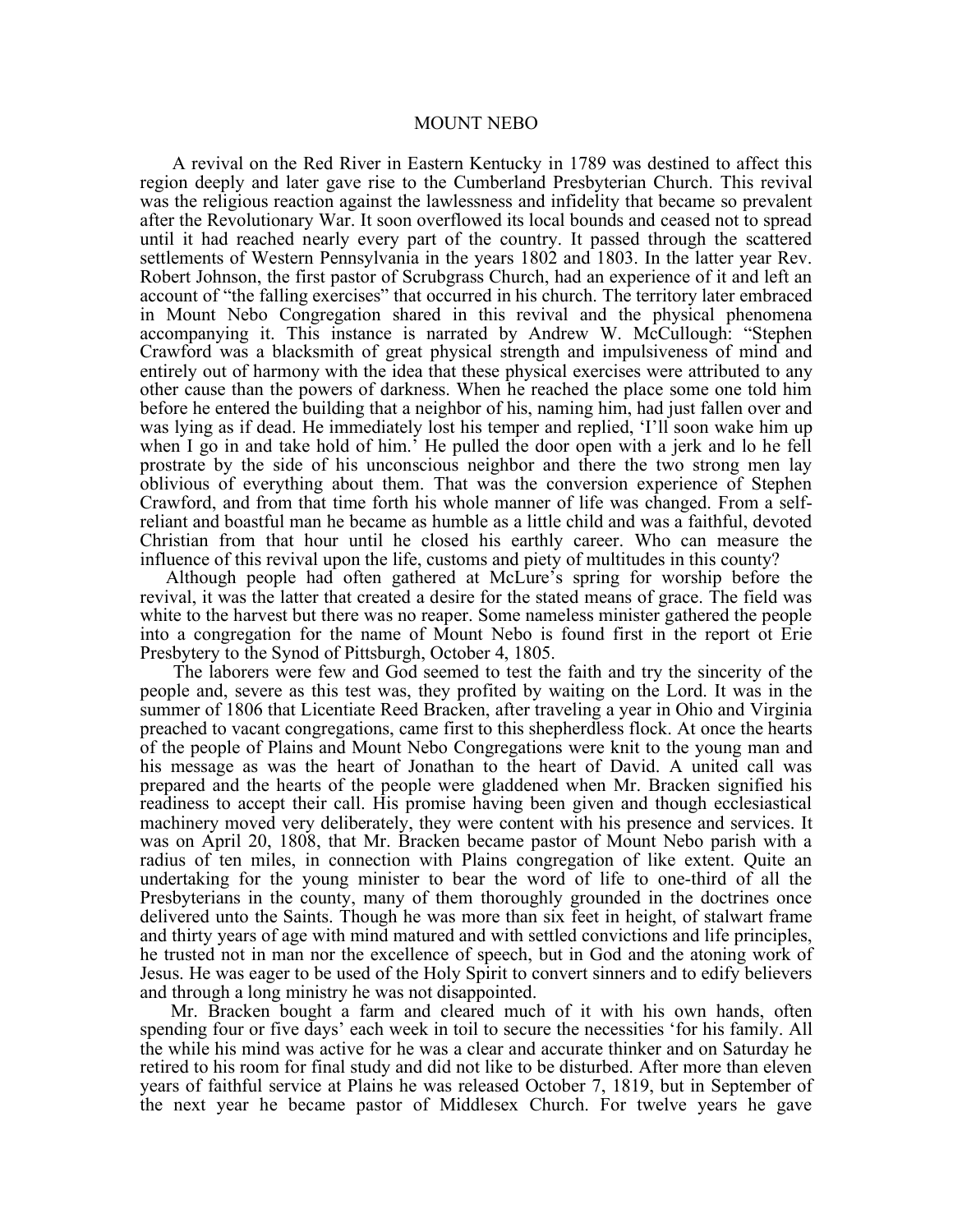Middlesex one-half of his labors, traveling more than thirty miles in making the trip on alternate Sabbaths. Meanwhile he was ministering to neglected and outlying settlements such as Zelienople and Portersville. He really resigned from Middlesex in order to supply Portersville. In all these changes Mr. Bracken continued to serve Mount Nebo; then the Christian warrior, after thirty-six years of faithful service, gave place to a more vigorous worker. Five years later he fell asleep July 29, 1849, on his own farm and rests among the people he loved so well.

Within the first decade of his ministry Mount Nebo was severely tested on the question of Psalmody. Rouse's version was adopted by the founders of the church and was very precious in the eyes and to the hearts of the older and more conservative members. Many favored the smoother and more melodious Version of Watts. The addition of Watts' Hymns abounding in gospel truth and spirit which were so effective in evangelistic Especially was this true of those who possessed musical taste and judgment and whose voices had been trained by the singing masters of the time. So acute became the question that families who had worshiped together for years and had eaten as brothers at the Lord's table, separated and walked no more together. The sadness of this division is that it was not a result of difference in doctrine and policy but a single constituent of public worship, the matter of praise and not the manner of it. And the sadder fact remains that this division has continued for more than a century except for intermarriage. Mr. McCullough estimated that one hundred and fifty persons were lost to the congregation by this controversy. When members were few and meant so much to pioneer churches about eighteen members withdrew and assisted in the organization of the White Oak Springs Associated Re'formed Presbyterian Church.

Mount Nebo's fidelity to family worship and memorizing the Shorter Catechism was largely due not only to parental interest and fidelity, but also to frequent reminders of this responsibility from the pulpit. In most of the homes the Sabbath Day closed by repeating the Shorter Catechism; some parents becoming so proficient that they could ask the questions without the book. Many times through the week mothers labored with the younger members in memorizing new questions and repeating the ones already learned. Nor was the pastor negligent. In the autumn of each year he passed from neighborhood to neighborhood inspecting the work done in the Catechism. The places and times of such reviews were announced from the pulpit. In much fear and trembling the students entered the lists, for all knew that accurate work must be done. The kindly counsel to those who were not quite perfect and the pastor's joy over those who were successful were long remembered by all who were present. And in the pastoral visitations the Catechism would be recited by pastor, parents and children together, each taking the question in turn. Some blessed with retentive memories mastered the Larger Catechism and all of its details, while many others memorized many of the Psalms and large sections of the New Testament. This congregation became well indoctrinated and could give a reason for the hope that was in them. This church has had a notable body of Elders. They were men of strong natural gifts, rugged personality and resolute convictions. Such men thoroughly imbued with biblical principles, knew what they believed and believed what they knew with the certitude of Moses. Some of these men for acumen, penetration and power of persuasive argument would have graced the judicial bench.

This church celebrated its Centennial on September 20, 1905, and Mr. Andrew McCullough, a grandson of Andrew Spear White, one of the original members of the church, himself a member and an Elder for some years, read an excellent historic and reminiscent paper which was published later. Mount Nebo has performed well its work in the past but its duties to the present generation require equal courage, fidelity and zeal to that which animated the past generation.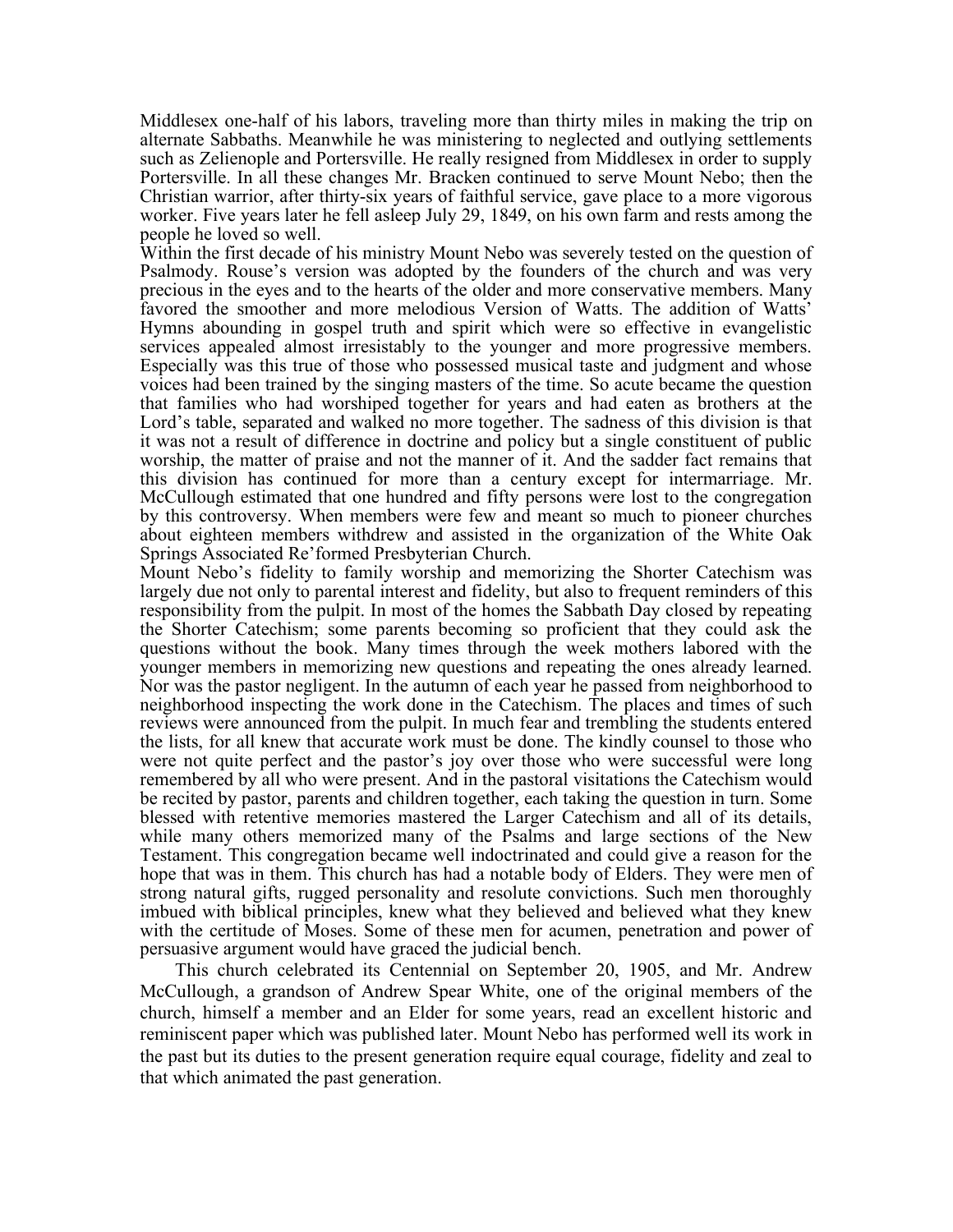The following young men became ministers: Newton Bracken, Loyal Y. Hayes, and Henderson H. Hayes.

# BUILDINGS

From the first Mount Nebo was one of the most prosperous sections in the county. The congregation manifested its delight to honor God by rearing a hewn log house of worship in 1802. The floor and pulpit were made of boards, while each family made its own bench. This church was considered the best in the country, but the congregation, in spite of the division, so overcrowded the building that in 1827 bids were received for a stone building forty by sixty feet. This house was completed in 1834 and stood just in front of the log building. It was furnished in harmony with the congregation's prosperity and devotion to God. Either the foundation was not deep and strong enough or the mortar used to bind the walls was too weak for the walls warped, mortar fell out and this splendid building was regarded as unsafe after the use of a quarter of a century. Then the congregation began the erection of the brick house of worship still in use. It is no longer crowded and even the names of many families who worshiped in the log church are not found on the present rolls. Mount Nebo has contributed generously to the formation and upkeep of surrounding churches, but those who remain are still true to the Covenant which the founders made with God in the "Little Clearing" in 1805.

### PASTERS

Rev. Reed Bracken, 1808-1844; Rev. Lemuel F. Leake, 1845-1849; Rev. Alexander Cunningham, 1852-1860; Rev. William P. Harrison, 1863-1867; Rev. Samuel L. Johnston, 1870-1882; Rev. Jonathan W. Miller, 1884-1887; Rev. Watson J. Young, 1890- 1893; Rev. Melzar D. McClelland, 1895-1897; Rev. Wilson H. Sloan, 1897-1904; Rev. George P. Stewart, 1904-1907; Rev. Charles S. McKinney, 1911-1917; Rev. George Timblin, S. S., 1918-.

### ELDERS

James Plummer, Joseph McPherrin, Isaac Gibson, Robert Hays, John Dick, James Welsh, Thomas Cratty, John Brandon, James Scott, Thomas Bracken, James D. Anderson, James Brandon, Bryson Black, John W. Brandon, Andrew W. McCullough, John Cratty, Dr. W. N. Clark, John Martin, John Weigle, Elliot Robb, Henry C. Welsh, John A. Brandon, Reed Nesbit, Reed B. Gibson, Jacob Shiever, Robert S. Hays, Archibald G. Stewart, William F. Stewart, William W. Brandon, and Frew H. Stewart Present Session: John Welsh, Greer McCandless, Cyrus Blaney, and Edwin P. Campbell.

## PLAINS

The origin of Plains Church is not clear. At the first meeting of the Presbytery of Erie, April 13, 1802, there is a "supplication" for preaching at Breakneck which some have thought refers to the settlement near the present church. The first official reference is that Mr. Reed Bracken, a licentiate of the Presbytery of Ohio, went "in the year 1806 to Butler County where he received calls to the pastoral charges of Mount Nebo and Plains."

The church fathers worked leisurely and deliberately. They required their licentiates and even those who had completed their theological instruction to itinerate among the vacant churches for several months to prove their capacity for ministerial work and their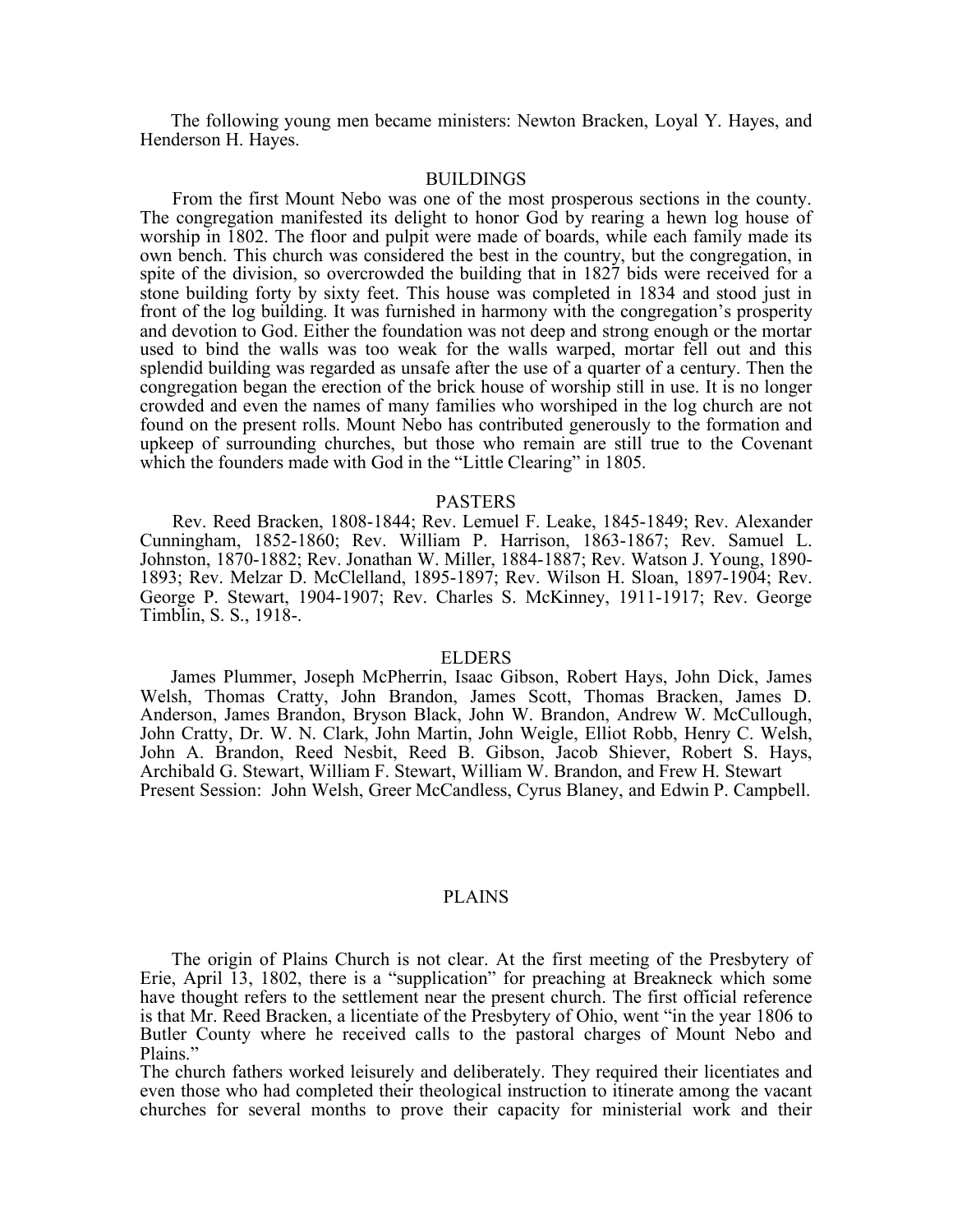acceptability to these needy congregations. They laid their hands suddenly on no man. It was not until April 20, 1808, that Mr. Bracken was ordained and installed in these congregations. He served at Plains until October 7, 1819, when he was released. No reason is assigned but probably the congregation remained small and was unable to provide the part of the salary promised. This often occurred in early times when the people were satisfied and regretted the move. After Rev. Bracken withdrew the church depended upon supplies. Rev. John Andrews preached frequently during this interval.

In 1828 Rev. John Moore is reported pastor of Pine Creek, Cross Roads, Cranberry Plains and Deer Creek. He was released from Plains April 5, 1831. The congregational supplies became irregular and the church was practically disbanded for it is not named in the reports for several years. Rev. Aaron Williams, a teacher in the School of Manual Labor at Zelienople maintained by Pittsburgh Presbytery, preached some in the vicinity of Plains. The church was revived under the preaching of Licentiate Leland R. McAboy and united, January 1, 1838, with the Cross Roads church in issuing a call to Mr. McAboy and he became their pastor September 25, 1838. At that time there were thirty-two members, eleven men and twenty-one women: William Graham, Sen., Elizabeth Graham, Hannah Graham, Matthew Graham, Margaret Bowman, Eleanor Wilson, James Garvin, Ann Covert, Margaret Boggs, Jane Boggs, Margaret Dunbar, Susanna Staples, Margaret Richardson, Andrew Boggs, John Covert, Mary Rowan, William Graham, Jr., David Graham, Jane Simpson, Mary Graham, Jane Wallace, Rebecca Cooper, Nancy Garvin, Robert Boggs, Sr., Samuel Boggs, Ann McGrigger, Job Staples, Joseph Richardson, Mary Coats, Mary Ann Boggs, Mary Covert, Rebecca Bolender. The congregation prospered under Rev. McAboy's ministry. The church and pastor were transferred by Synod to the new Presbytery of Allegheny in 1853. Automatically Plains Church returned to Butler Presbytery at the close of Rev. McAboy's pastorate.

June 28, 1864, Plains Church was transferred again to Allegheny Presbytery. This was effected during the brief pastorate of Rev. John W. Patton. The Reunion of 1870 returned Plains Church to Butler Presbytery. The minute of Session for September 5, 1879, reads: "Whereas attendance upon the meetings of Butler Presbytery have been found to be much more inconvenient and expensive than Allegheny; and whereas there is now a good prospect of forming a pastoral connection in Allegheny Presbytery, Therefore, Resolved, That our delegates to Synod be instructed to take whatever steps may be necessary to secure the transfer from the Prsbytery of Butler to the Presbytery of Allegheny." Synod granted the request and transferred the church October, 1879, but it was returned again to Butler Presbytery June 14, 1898.

### FORMATION OF OTHER CHURCHES

Plains has contributed many members in the organization of other churches. On February 18, 1883, the Session granted letters to thirty-nine persons and these were organized into the Evans City Presbyterian Church. On August 10, 1890, the following minute is recorded: "A petition which had been handed to J. M. Covert by Rev. R. C. Yates was read asking for certificates of dismission for the following named persons to organize a church at Callery Junction. 'Resolved that the certificates be granted on condition that the paper containing the individual signatures be presented.' "This paper having been received, Session issued Certificates of Dismission to the following named petitioners: James Staples, Mandana Staples, Maude Staples, William Staples, Joseph West, Maria West, Fleming West, Margaret West, Ida West, Mary West, Andrew West, Annie L. West, Seth P. Staples, Nicol Allan, Nancy Allan, Annas Metz, Mary Metz, Alfred Richard-son, Elizabeth Richardson, Annie Richardson, Sarah Richardson, Joseph Davis, Jane Davis, John Vandivort and Tillie Goehring.

After this group withdrew the church had one hundred thirty-five members on its roll. Rev. J. E. Hutchison was called March 15, 1894, at \$500 for half time but the call was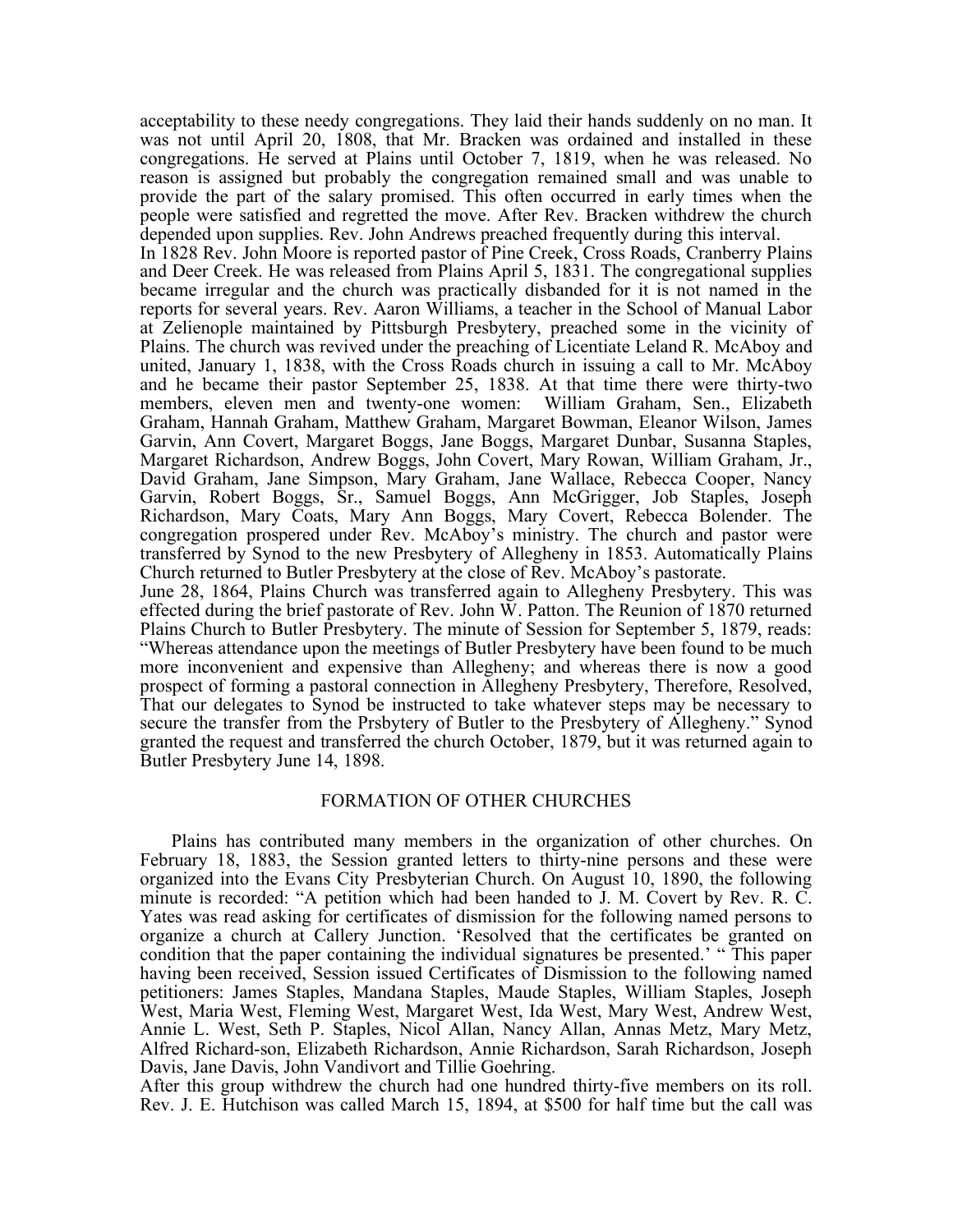declined. Dr. William Taylor held a communion service April 28-30, when thirty were received on examination and three by certificate. This large addition greatly encouraged the congregation which called Rev. J. M. Thompson June 11, 1894, and he served the congregation for two years.

A better feeling having developed between the mother church and the daughter at Callery Junction, a desjre to be reunited under one pastor prevailed. Rev. Henry E. Snyder was installed May 10, 1897.

A third exodus from the mother church occurred in 1916. This unfortunate division resulted from Rev. Snyder's preaching in the homes of some of his loyal adherents and baptizing some children after Presbytery had terminated the pastorate. Some persons became highly incensed at this action of Presbytery and showed their displeasure by withdrawing without seeking regular dismission. About thirty persons withdrew and cast their lot with the Hope Evangelical Lutheran Church which was organized in spite of the earnest protest of the Presbytery. Not only was the mother church weakened, but a small congregation of another denomination was established in its bounds with little prospect of growth.

### HOUSES OF WORSHIP

The congregation worshiped for some years in a log tent. Between 1820 and 1824 a log building was erected on a plot of ground donated by Benjamin Davis. In 1839 a brick church was built beside the old log church. The brick building was torn down in May, 1878, and the present frame building was dedicated November 3, 1879. Rev. William H. Jeffers, D. D., of the Western Theological Seminary, preached the sermon upon this occasion.

#### MINISTERS

Rev. Reid Bracken, 1808-1819; Rev. John Moore, 1828-1831; Rev. Leland R. McAboy, 1838-1853; Rev,. Newton Bracken, 1859-1860; Rev. John W. Potter, 1863- 1866; Rev. Samuel R. Kerr, 1868-1869; Rev. Levi Risher, 1870-1876; Rev. Robert J. Creswell, 1877-1879; Rev. James M. Thompson, 1894-1896; Rev. Henry E. Snyder, 1897-1900; Rev. John Waite, 1902-1907; Rev. Plummer R. Harvey, 1908-1913; Rev. J. Harris Moore, 1914-1915; Rev. Hugh S. Shaw, 1916-1919; Rev. W. Lamont McMillan, 1920-.

### ELDERS

James McClelland, John Crawford, Emmet, Morris Covert, Benjamin Garvin, William Critchlow, John William Graham, Sen.,Andrew Boggs, James W. Garvin, William Vandivort, Thomas W. Boggs, John Graham, Josiah Covert, James Thompson, Robert A. \Vhite, James Sutton, John Goehring, J. Milton Covert, O. Palmer Graham, Matthew Graham and Christian Hoehn.

Present Session: Audley M. Covert, William Owens, Edwin Ramsey, William Vandivort, Stewart R. Croft and Louis Goubeaud.

# EVANS CITY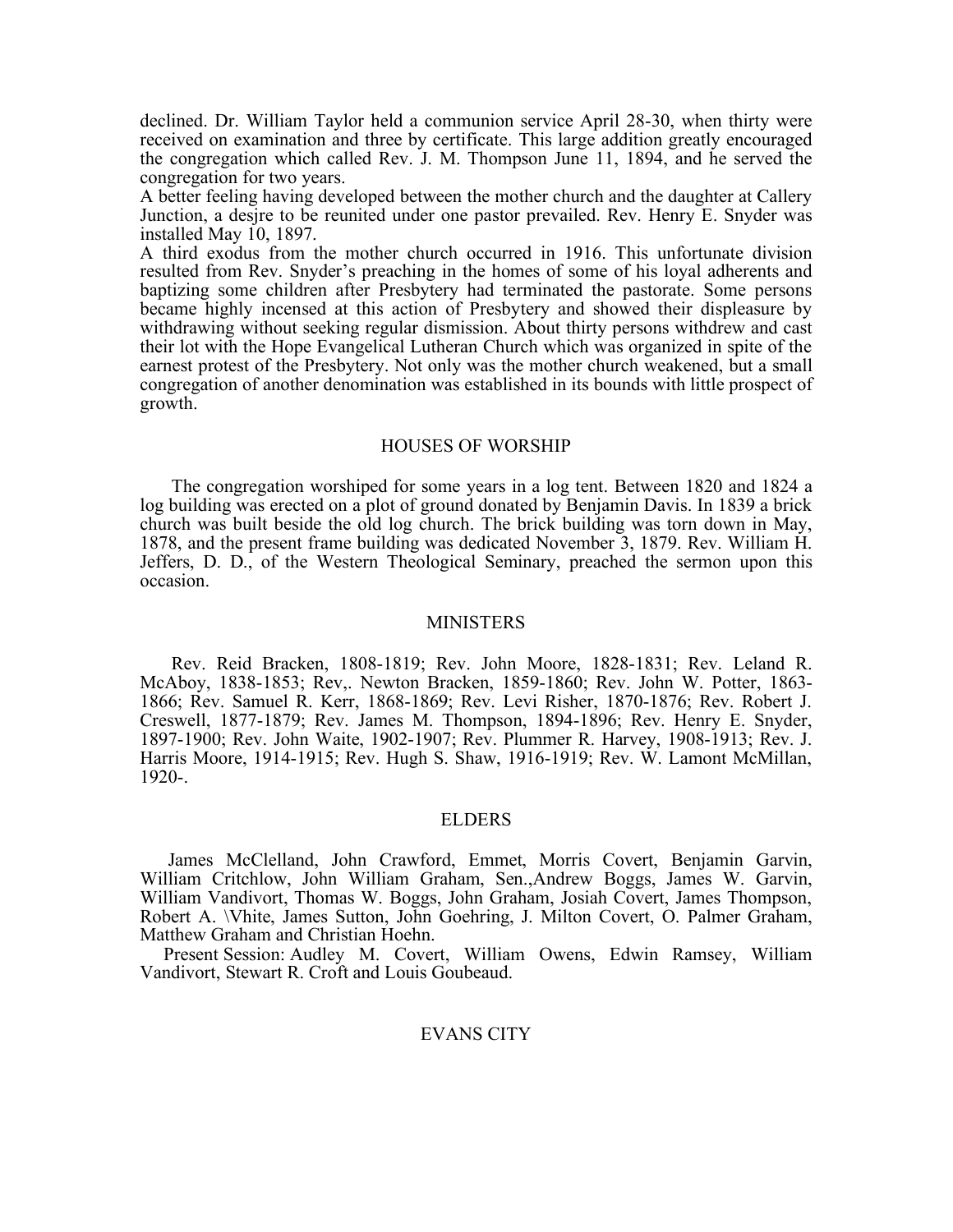The pioneer churches were located near the main routes of travel. This was before the counties were divided into townships with a centrally located village. As the villages attracted tradesmen they became social and business centers and exerted a strong influence on the older churches. As the population increased many village dwellers had no way of attending the church except by walking and this created a need for more churches. Notably was this true in regard to Evansburg, now Evans City. Many of the members of the Plains Church resided in Evansburg and vicinity and the generosity of the Plains Session is shown toward their fellow worshippers in the following minutes: "Session met at the home of James Sutton,, October 15, 1877, and after full and free discussion of all the interests involved it was resolved to establish a praise and prayer meeting on Sabbath evenings at Evansburg. R. A. White and James Sutton were appointed a committee to secure a building for such services." The minute for January 4, 1878, has a significant statement of progress: "Preaching services in the Baptist Church part of next week." After about three years Rev. Gilbert M. Potter, who was serving as Stated Supply of Plains Church, preached alternate Sabbath evenings in the Evansburg School House for nearly a year. A church seemed a prime necessity, so on February 19, 1883, a church consisting of thirty-nine members who brought letters from the Plains Church: viz., William Dunbar, Margaret Dun-bar, Andrew Boggs, James Boggs, James Sutton, Dorcas Sutton, Alva Sutton, Lizzie Sutton, B. F. White, Clara B. White, Lottie B. White, W. R. Nesbit, Laura D. Nesbit, Solomon Stamm, Euphemia Stamm, William Irvin, M. D., Elizabeth Irvin, Anna Irvin, Henrietta Irvin, S. John Irvin, Maggie Irvin, Lizzie Gelbach, Daniel Barto, Lizzie Barto, Mary B. Dunbar, Thomas W. Boggs, Calvin West, Emily West, Mrs. Mary J. Boggs, Elmira Boggs, Henry Behm and Selinda Behm, was organized by the Church Extension Committee of Allegheny Presbytery. The members of this committee were Dr. E. E. Swift, Rev. R. S. VanCleve, Rev. G. M. Potter, and Rev. E. Ogden, of Butler Presbytery. The first Elders were Thomas W. Boggs, Andrew Boggs, James Sutton and R. A. White. A building committee appointed in 1882, composed of R. A. White, B. F. White, James Sutton, and James Boggs, erected a frame church costing \$1,800 and seating 275 people on a lot donated by James Sutton. The church was dedicated on the first Sabbath in January, 1883, by Dr. E. E. Swift and Rev. G. M. Potter.

Rev. G. M. Potter continued to supply the church from its organization until April 1, 1893, but also cared for the church until it received its first pastor in September, 1894. It was during Rev. Potter's pastorate, January 10, 1889, that a Sabbath School and Mission was organized to supply religious services for a number of families of the Glade Run oil field. A preaching service was conducted there also on alternate Sabbath evenings. The Mission flourished until there were about thirty members of the church in the vicinity. The Mission was discontinued when many of the workers in the oil fields moved to newer oil fields.

Dr. William M. Taylor conducted evangelistic services in the church February 16-20, 1894, and eighteen persons were received on examination.

The church being in Butler County, Butler Presbytery requested its transfer, which was completed June 14, 1898

#### MINISTERS

Rev. Gilbert M. Potter, 5. 5., 1883-1893; Rev. J. M. Thompson 1894-1896; Rev. Thomas R. Lewis, 1898-1906; Rev. Angus J. MacInnis, 1910-1912; Rev. George C. Muller, 1912- 1913; Rev. J. Harris Moore, 1914-1915; Rev. Hugh S. Shaw, 1916-19 19; Rev. \V. Lamont McMilIan,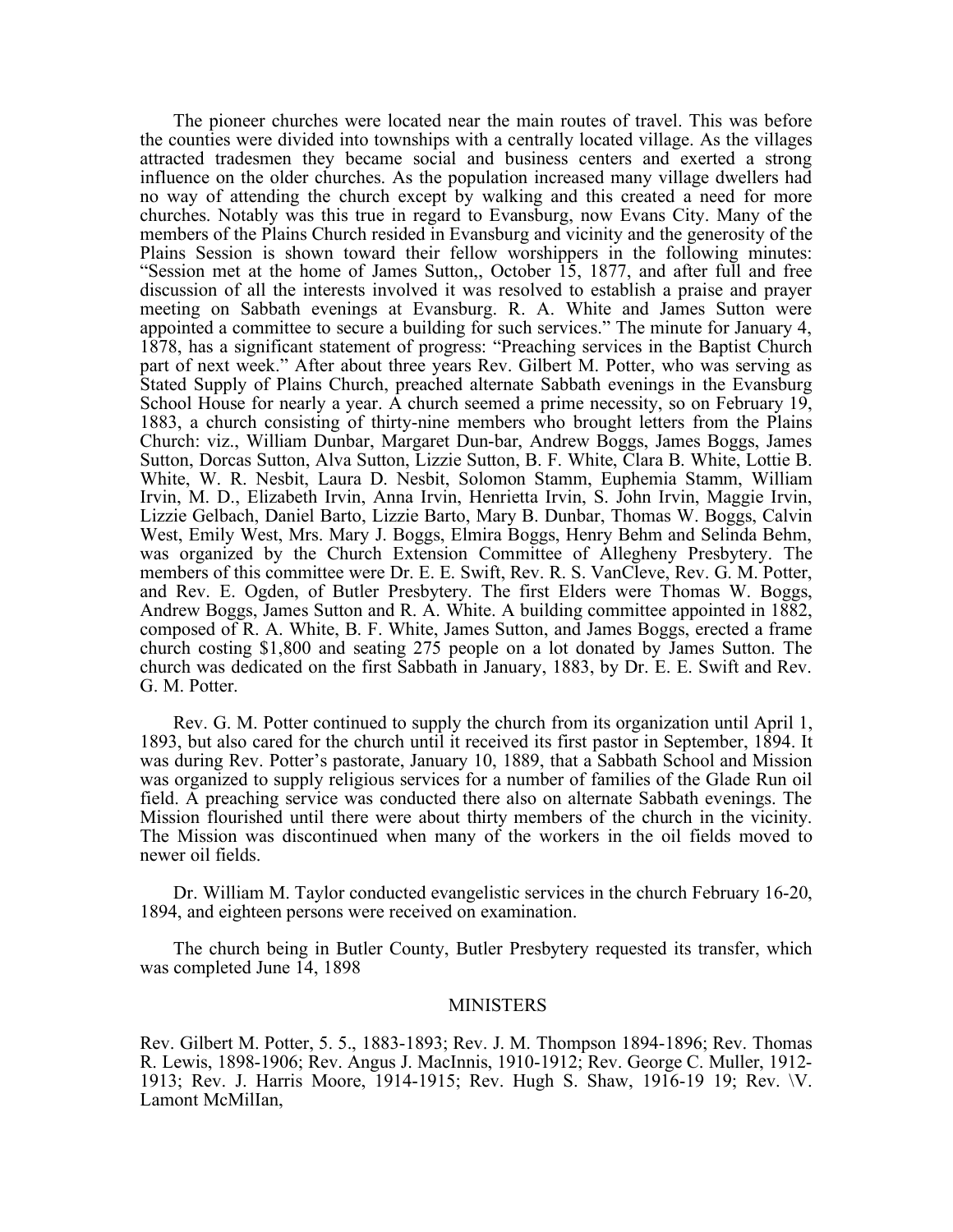1920-.

### ELDERS

Thomas W. Boggs, Andrew Boggs, James Sutton, Robert A. White, William Irvine, M. D., Greer McCandless, James P. Boggs, Prof. M. A. Sutton, Andrew Wible, Hugh McClelland, Samuel David, Samuel Q. Blair, Leander M. Wise.

The Rotary System of Elders seems to have been adopted November 8, 1908, and continued until February 19, 1913. During this period Messrs James Boggs, William S. Stewart Samuel Q. Blair, William C. Douglass, Samuel H. Hill, Fred Peffer, Solomon Stamm and William Allen served the church. When the Permanent System was restored James P. Boggs, Samuel Hill, William Stewart, Fred Peffer, Solomon Stamm and James Davis were chosen. W. L. McKisson and Glenn Russell were added later.

Present Session: James P. Boggs, Fred Peffer, William Stewart, James Davis and George Cole.

#### CRESTVIEW

Rev. Rudolph C. Yates, the Pastor of Zelienople Presbyterian Church, was supplying the Plains Church in June, 1885, and this relation was continued until October, 1888. At a congregational meeting on that date Rev. Yates' name was proposed for the pastorate. Fifty votes were cast in favor of Rev. Yates and forty-four were registered in the negative. This action of the congregation highly displeased Rev. Yates and his ardent supporters. Shortly afterward Rev. Yates began to preach at Callery Junction, which Plains considered a part of its parish. The Session at Plains regarded the conduct of Rev. Yates as revengeful after he failed to be chosen as pastor. His strongest sympathizers only strengthened this view for they became attendants at the services at Callery Junction and neglected their relation and duty to Plains. The sentiment of the Plains Session is expressed in the minutes of February 23, 1889, when it appointed "James Thompson, John Goehring and J. M. Covert to visit certain members who were neglecting the ordinances of the sanctuary." The minute of June 22, 1890, is "John Rowan was chosen as delegate to attend the Presbytery at Allegheny City and state the facts in regard to the efforts being made to organize a church at Callery Junction, which we believe to be in the bounds of Plains Church." Leaders of the Allegheny Presbytery realizing that Callery Junction was clearly within the jurisdiction of Butler Presbytery and that Plains was only temporarily under the care of Allegheny Presbytery, declined to interfere. It must be remembered in this connection that the salary of Rev. Yates at Zelienople was only \$450, and supply work seemed necessary when the door was closed for him at Plains.

At a meeting of the Presbytery of Butler July 29, 1890, a motion "to consider the matter of organizing a church at Callery Junction and to take such steps pertaining thereto as may be deemed best, was entertained. Fleming West, Frederick McNeill and Nicol Allen stated in their judgment a church ought to be organized, and after some discussion the motion was adopted. Rev. Messrs. E. Ogden, W. E. Oller, L. E. Keith and Elders James D. Anderson and James H. Graham were appointed to meet the petitioners at Callery on the 20th (lay of August at 1 P. M. and if the way be clear to organize a church. At the time appointed, the committee organized a church, which was named Crest-view. The Session of Plains graciously yielded and "dismissed August 10th, twenty-seven of its members to enter the proposed organization, viz, John Staples, Mrs. Mandana Staples, Joseph West, Mrs. Maria West, Fleming West, Mrs. Margaret West, Ida West, Mary West, Andrew West, Annie L. West, Seth P. Staples, Nicol Allan, Mrs. Nancy Allan, Annas Metz, Mrs. Mary Metz, Alfred Richardson, Mrs. Elizabeth Richardson, Mrs. Sarah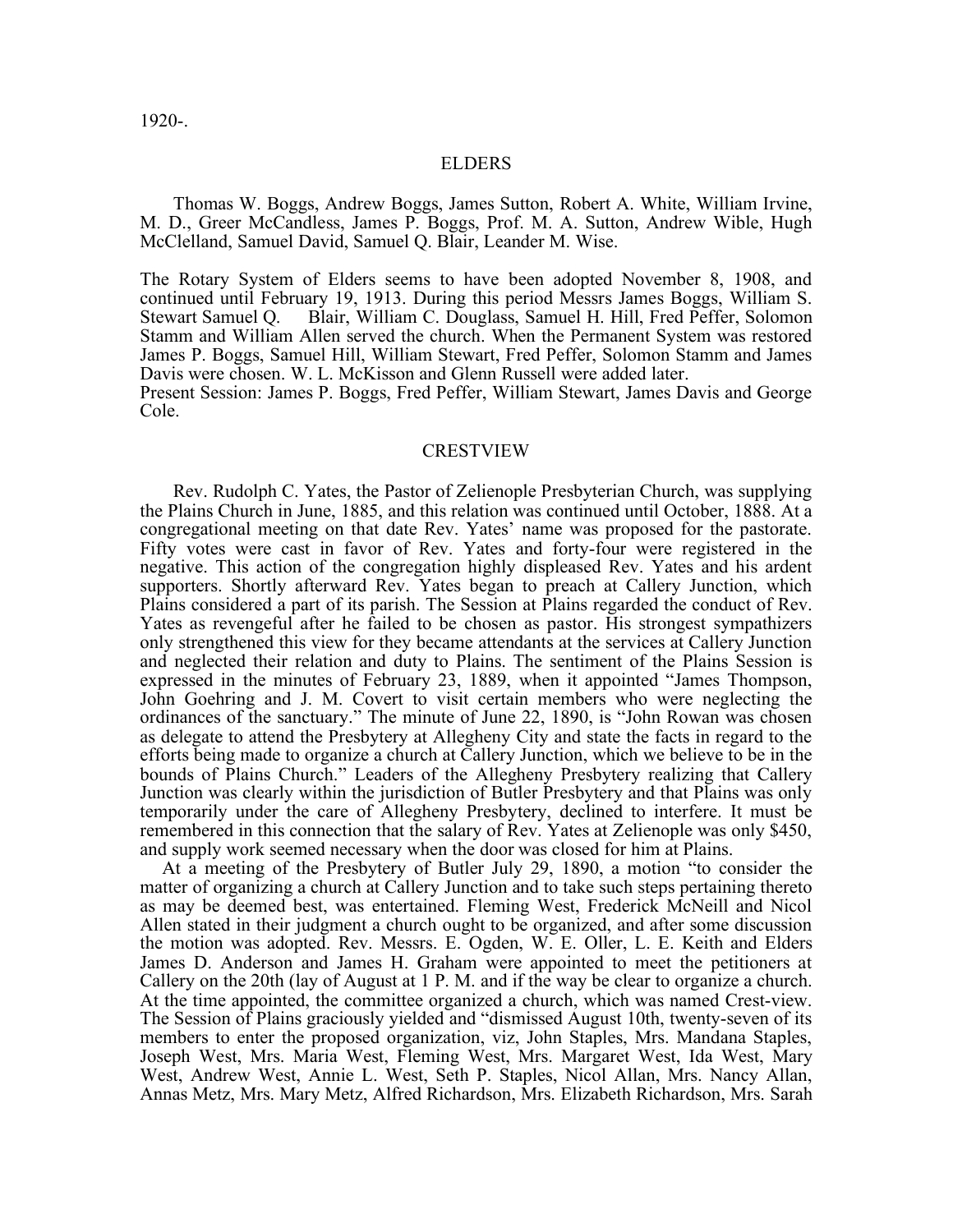Richardson, Annie Richardson, Joseph Davis, Mrs. Jane Davis, John Vandivoort, Alfred Vandivoort and Tillie Goehring. Two members each were received from the Evans City and the Union U. P. Churches and one upon examination.

John Staples, Fleming West and Cyrus Hall were the first Elders of the new organization. Rev. R. C. Yates was Stated Supply from its organization to his death, August 3, 1896, resulting from blood poison in a wound received by a mowing machine. Since the death of Rev. Yates the mother and daughter churches have been united under the same pastor and have prospered in the Lord's work. The church building was completed and the congregation rejoiced when it was dedicated to the Glory of God June 14, 1891, and free of debt. President Isaac C. Ketler, of Grove City College, preached the sermon on this happy occasion.

#### **MINISTERS**

Rev. Rudolph C. Yates, S. S., 1890-1896; Rev. Henry E. Snyder, 1897-1899; Rev. John Waite, 1902-1907; Rev. Elbert Hefner, S. S.,

1907-1908; Rev. Plummer R. Harvey, 1908-1913; Rev. John H. Moore,

1914-1915; Rev. Hugh S. Shaw, S. S. a Lamont McMillan, 1920-.

#### ELDERS

John Staples, Cyrus W. Hall, William B. Scott, James M. Little, William Metz, and Roy Croft.

Present Session: Fleming West, Charles W. Kiser, John E. Leise, Stewart E. Dunbar and Samuel C.Miller.

#### ZELIENOPLE

Dr. Detmer Basse, a native of Frankfort, Germany, came to Butler county in 1802 and purchased ten thousand acres of land lying in Butler and Beaver counties. On his estate he laid out a village which he named Zelienople for his daughter Zelie and built a wooden baronial castle and outbuildings of unique designs one-half mile west of the village site. He named his castle "The Bassenheim." In 1810 the little community built "an octagonal brick house on the Diamond for school and religious purposes." Tradition says that Rev. Reed Bracken, the young pastor of Plains and Mount Nebo Churches, preached in this building as early as 1810 to the few English speaking residents of the community. The settlers of Zelienople were almost exclusively of families reared in strict Lutheran and German Reformed Churches. They used the German language in social and business intercourse, in school and in religious services. The isolated Americans were as aliens in the land of their birth and they longed for religious instruction in their own tongue.

The four persons who were most active in securing occasional services were Thomas Wilson, his two sisters and Mrs. Sarah 1-loffe. The first official reference. to this little band is found in the minutes of Synod of Pittsburgh for 1824 where Zelienople is listed' with "vacant congregations not able to support a pastor." It is annually reported in this list until 1831 when the name disappears altogether. But the little band persevered in their efforts to secure the bread of life and they were not entirely forsaken. In 1829 Rev. William Nesbit, recently installed pastor of the Hopewell Presbyterian Church in Beaver county, supplied at Zelienople for a year. From 1830 to 1836 Revs. Aaron Williams and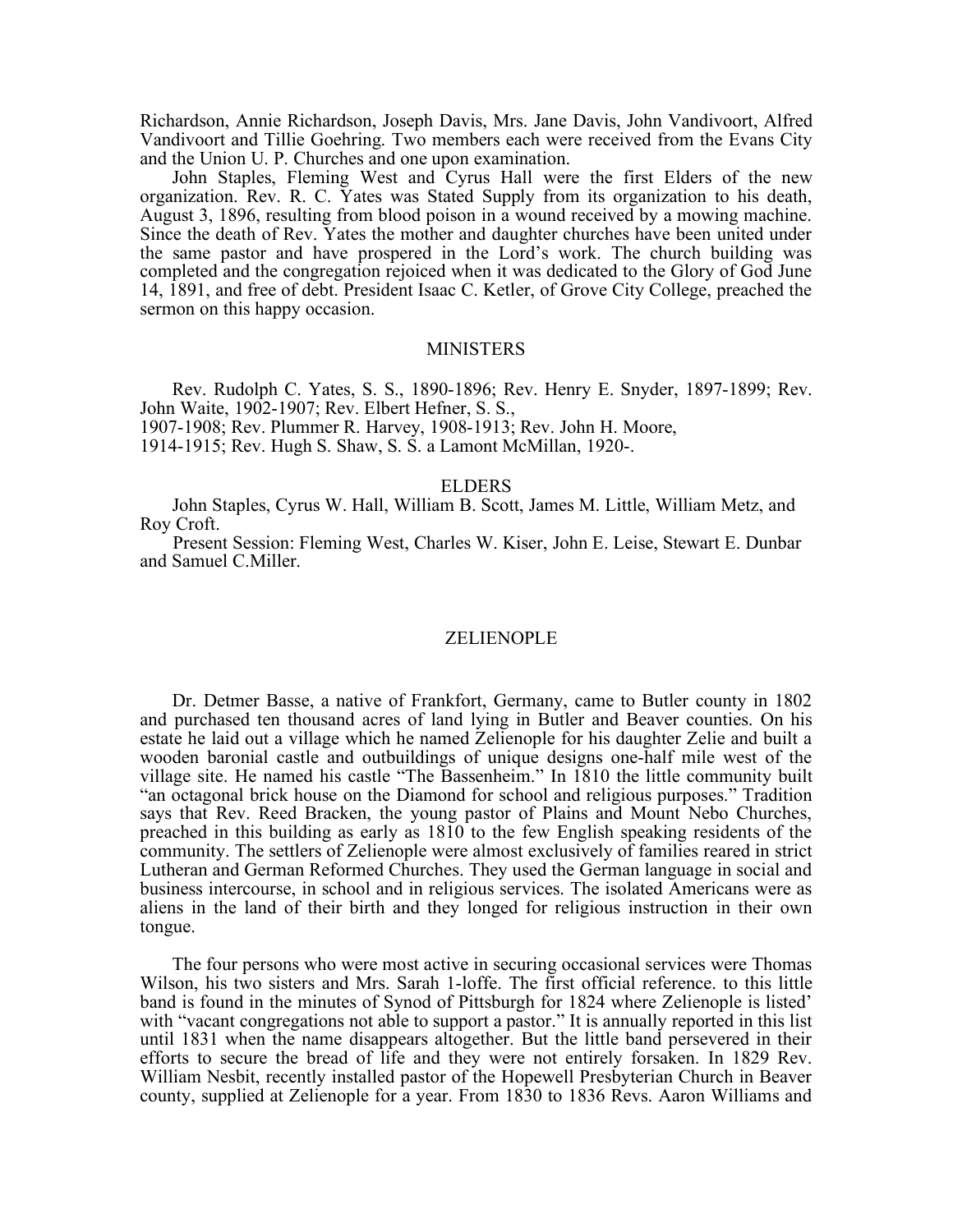Hays preached frequently while employed as teachers in the ManuaI School established by the Presbytery of Pittsburgh in 1825 in the "Bassenheim." This school was for poor, yet worthy and capable, probably orphan, young men to secure an education with the privilege of working for their board and tuition. This experiment was discontinued in 1836 after the State Public School system was adopted in 1835 and the little band was again without a spiritual adviser. The Rev. Lemuel F. Leake prior to 1845 served one or more years as missionary for the Board of Domestic Missions at Zelienople and Harmony and other places. He became pastor of Mount Nebo in 1845 for one-half of his time and being a classical scholar and a teacher by instinct, he conducted a Select School in Zelienople where he lived. He doubtless encouraged the formation of a congregation and the first meeting with this end in view was held March 31, 1845, in the school house. A constitution was adopted consisting of seven articles for the conduct of the civil affairs of the congregation. The preamble of this document is worthy of record, viz.: "That for the purpose of securing regular and steady preaching by the ministry of the Presbyterian denomination we, the subscribers residing in Zelienople, Harmony and vicinity do agree to form an association to be styled the Zelienople and Harmony Presbyterian Congregation, subject to the provisions of the following constitution."

At a meeting of the congregation September 7, 1846, three resolutions were adopted, towit: 1st, "That as soon as the way is clear a Presbyterian Church shall be organized in this place; 2nd, That we apply to Presbytery for the same donation of \$75 to be continued for the coming year; 3rd, That a committee of five be appointed to solicit subscriptions and to become responsible to Rev. Leake for the sum of \$125 for his services as pastor of our church." The congregation must have presented its petition to Presbytery at the September meeting for the organization was effected November 7, 1846, by a committee composed of Rev. Reed Bracken, Rev. Newton Bracken and Elder Matthew Graham. The service was held in the Baptist Church and the following members were enrolled, nine from Mount Nebo and four others, namely, Thomas Wilson, Esq., Mrs. Nancy Wilson, Jane Wilson, Mary Ann Wilson, Mrs. Margaret Story, Mrs. Ann Wilson, Mrs. Mary Lusk, William Covert, John L. Welsh, Mrs. Jane Welsh, Mrs. C. R. Leake, Mrs. Sarah Hoffe and William Potter. Thomas Wilson and John L. Welsh were chosen Elders and were ordained and installed by the committee. Rev. Leake was only Stated Supply of the church he had founded until June 23, 1849. Twenty-three members were received but the membership at the close of his work was eighteen.

The church was vacant until November, 1852, when Rev. James S. Henderson consented to supply half time for \$150 per year in connection with the pastorate of Slippery Rock Presbyterian Church in Beaver county and his charge of a school in North Sewickley. This relation continued until October, 1855. It was under Rev. Davidson that the work of building a church was undertaken. On June 9, 1854, the building committee comprised of James Covert, Francis F. Wilson and Craig B. Wilson were authorized to take bids for a brick building thirty-four by forty-six feet and not less than sixteen feet high. This building was completed in 1855 at a cost of \$1500 and was dedicated with a debt of \$425, which was paid four years later. This building is the Sabbath School room since the new part was added in 1902, making a neat and commodious edifice. This addition cost \$14,000. Before the church was erected services were held in the school house, the Baptist Church and for the last several years in the Methodist Episcopal Church.

Rev. Henry Webber supplied the church from the latter part of 1855 to 1865, giving one-half of his time at a salary of \$175. The church had thirty-eight members when he began work and thirty-one were added. Rev. D. D. Christy supplied the church one-half of his time for \$300 per year for two years, 1866 to 1868, when he returned to the United Presbyterian Church.

The church grew slowly in numbers and financial strength under the supply system of nearly twenty-five years, the period that especially needs the presence and wise counsel